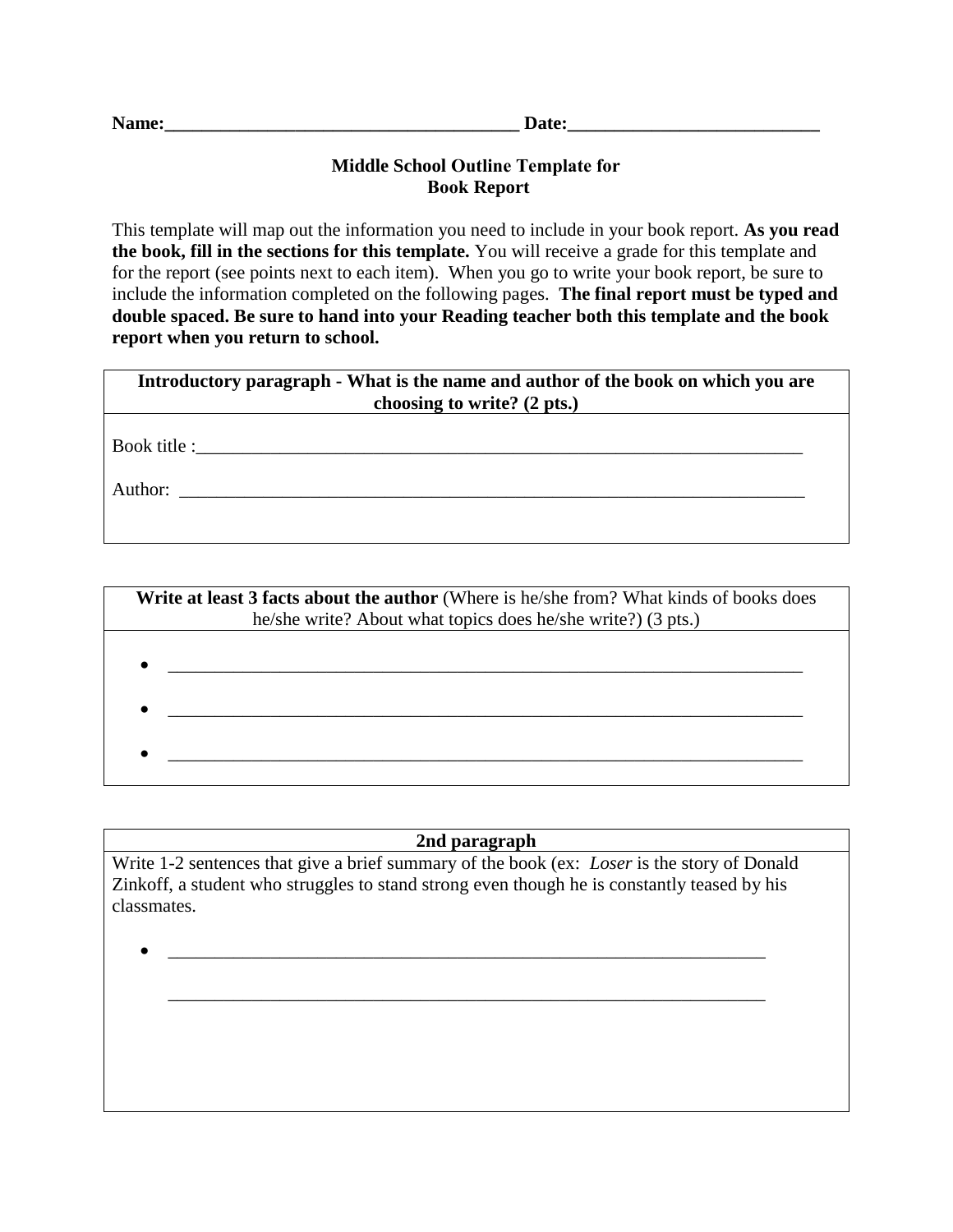Write 2-3 sentences that describe the setting of the book (Where and when does the story take place? How is the setting significant to the story?)( 8 pts)

- 
- 

## **3rd paragraph**

Write a topic sentence about the major characters of the book (ex: There are several main characters involved in the book *The Giver) (8 pts.)*

 $\bullet$ 

Describe the main characters in the book in the  $2<sup>nd</sup>$  paragraph (you may have 2, 3, 4, 5 or more important characters). Include characteristics of the characters that are important to the story.

\_\_\_\_\_\_\_\_\_\_\_\_\_\_\_\_\_\_\_\_\_\_\_\_\_\_\_\_\_\_\_\_\_\_\_\_\_\_\_\_\_\_\_\_\_\_\_\_\_\_\_\_\_\_\_\_\_\_\_\_\_\_\_\_\_\_\_\_\_\_\_\_

\_\_\_\_\_\_\_\_\_\_\_\_\_\_\_\_\_\_\_\_\_\_\_\_\_\_\_\_\_\_\_\_\_\_\_\_\_\_\_\_\_\_\_\_\_\_\_\_\_\_\_\_\_\_\_\_\_\_\_\_\_\_\_\_\_\_\_\_\_\_\_\_

 $\mathcal{L} = \{ \mathcal{L} = \{ \mathcal{L} = \{ \mathcal{L} = \{ \mathcal{L} = \{ \mathcal{L} = \{ \mathcal{L} = \{ \mathcal{L} = \{ \mathcal{L} = \{ \mathcal{L} = \{ \mathcal{L} = \{ \mathcal{L} = \{ \mathcal{L} = \{ \mathcal{L} = \{ \mathcal{L} = \{ \mathcal{L} = \{ \mathcal{L} = \{ \mathcal{L} = \{ \mathcal{L} = \{ \mathcal{L} = \{ \mathcal{L} = \{ \mathcal{L} = \{ \mathcal{L} = \{ \mathcal{L} = \{ \mathcal{$ 

\_\_\_\_\_\_\_\_\_\_\_\_\_\_\_\_\_\_\_\_\_\_\_\_\_\_\_\_\_\_\_\_\_\_\_\_\_\_\_\_\_\_\_\_\_\_\_\_\_\_\_\_\_\_\_\_\_\_\_\_\_\_\_\_\_\_\_\_\_\_\_\_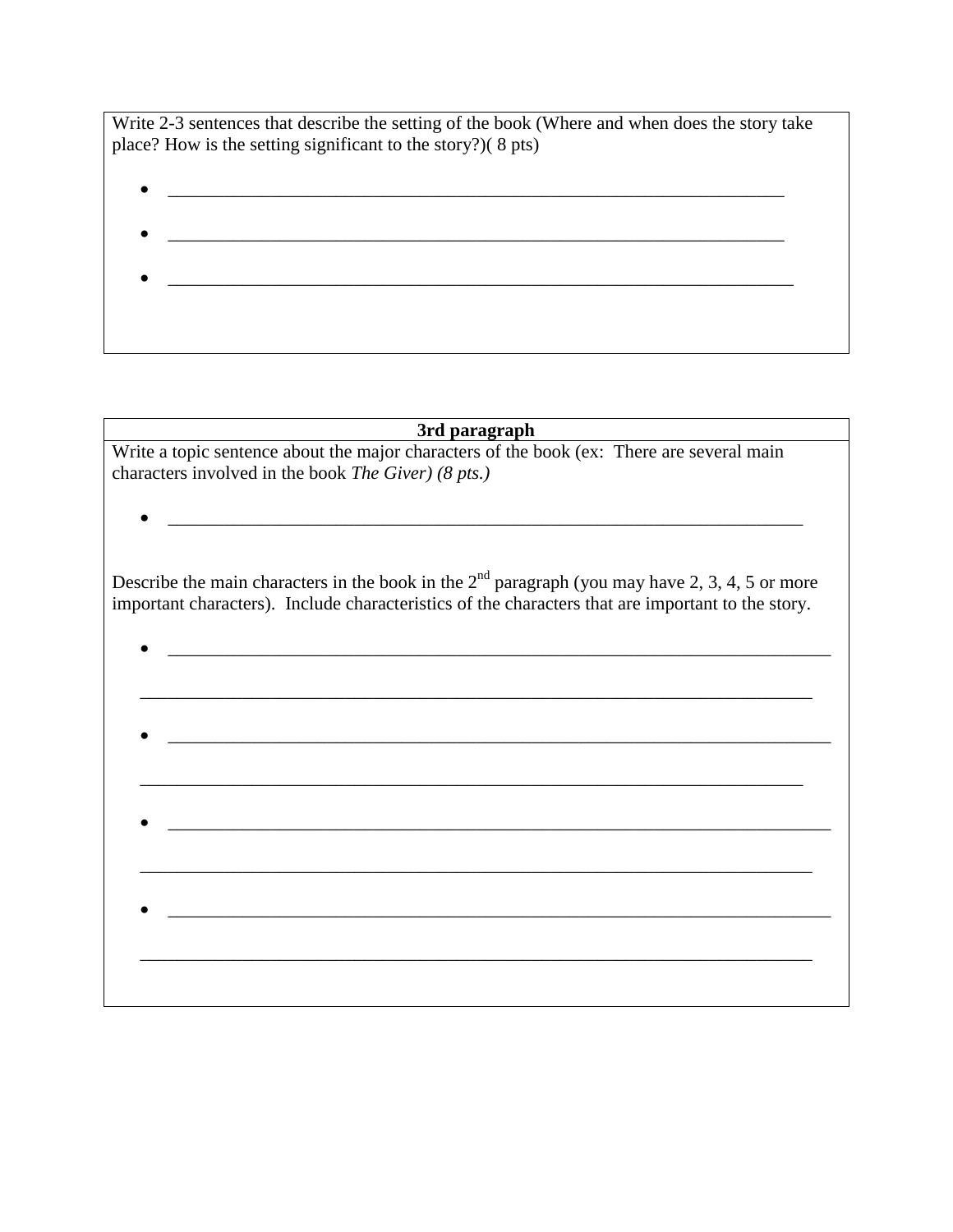| 4th paragraph                                                                                                       |
|---------------------------------------------------------------------------------------------------------------------|
| Write a topic sentence about the main events that occur in the book (ex: There are several main                     |
| events that happen in the story of The Giver) (10 pts.)                                                             |
|                                                                                                                     |
| <u> 1980 - Jan James, margin de la propinsió de la propinsió de la propinsió de la propinsió de la propinsió de</u> |
|                                                                                                                     |
|                                                                                                                     |
| Include the main events of the book in the 4th paragraph:                                                           |
|                                                                                                                     |
| First,                                                                                                              |
|                                                                                                                     |
|                                                                                                                     |
|                                                                                                                     |
| Next,                                                                                                               |
|                                                                                                                     |
|                                                                                                                     |
|                                                                                                                     |
|                                                                                                                     |
| Then,                                                                                                               |
|                                                                                                                     |
|                                                                                                                     |
|                                                                                                                     |
| Finally,                                                                                                            |
|                                                                                                                     |
|                                                                                                                     |
|                                                                                                                     |
|                                                                                                                     |
|                                                                                                                     |

**The 5th paragraph will discuss a section of the book you found to be most interesting. Start out this paragraph with the following quote.** 

"The part of the book I found to be most interesting is around page \_\_\_\_\_\_\_\_, when . . . ." (jot down some of the interesting details here) (4 pts.)

Give at least 2 reasons why this part is interesting to you: